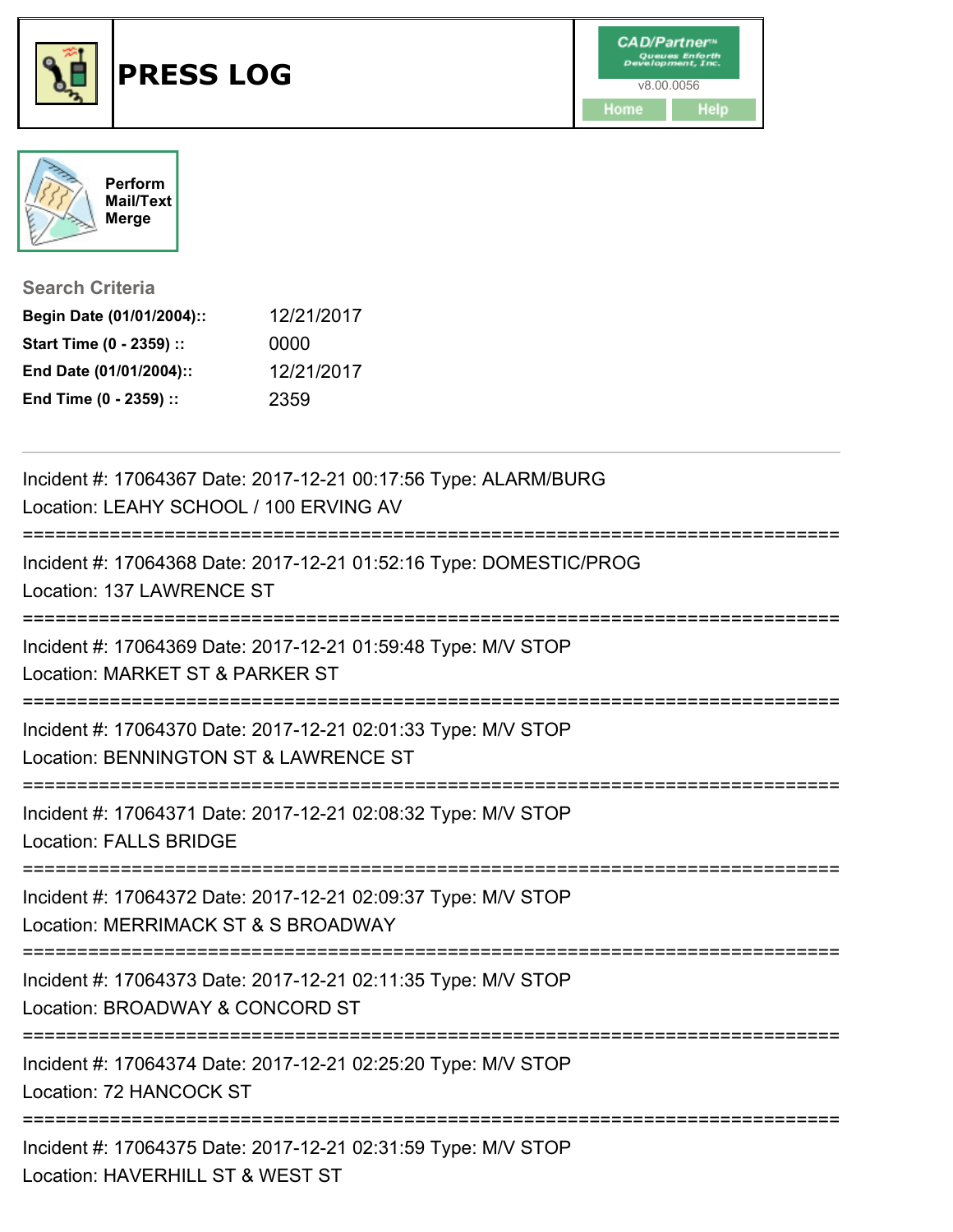| Incident #: 17064376 Date: 2017-12-21 02:33:21 Type: CK WELL BEING<br>Location: 371 LAWRENCE ST #2                              |
|---------------------------------------------------------------------------------------------------------------------------------|
| Incident #: 17064377 Date: 2017-12-21 03:09:22 Type: M/V STOP<br>Location: 281 BROADWAY                                         |
| Incident #: 17064378 Date: 2017-12-21 03:10:06 Type: M/V STOP<br>Location: BROADWAY & VALLEY ST                                 |
| Incident #: 17064379 Date: 2017-12-21 03:27:37 Type: M/V STOP<br>Location: PARK ST & SAUNDERS ST                                |
| Incident #: 17064380 Date: 2017-12-21 03:56:44 Type: M/V STOP<br>Location: ARLINGTON ST & CHELMSFORD ST                         |
| Incident #: 17064381 Date: 2017-12-21 04:38:16 Type: M/V STOP<br><b>Location: FALLS BRIDGE</b>                                  |
| Incident #: 17064382 Date: 2017-12-21 05:40:50 Type: DISTURBANCE<br>Location: 138 S BROADWAY                                    |
| Incident #: 17064383 Date: 2017-12-21 05:55:33 Type: ALARM/BURG<br>Location: CLASS INC / 1 PARKER ST                            |
| Incident #: 17064384 Date: 2017-12-21 06:09:20 Type: AUTO ACC/PED<br>Location: MERRIMACK VALLEY CREDIT UNION / 500 MERRIMACK ST |
| Incident #: 17064385 Date: 2017-12-21 06:18:20 Type: SUS PERS/MV<br>Location: 130 OXFORD ST                                     |
| Incident #: 17064386 Date: 2017-12-21 06:58:04 Type: M/V STOP<br>Location: 599 CANAL ST                                         |
| Incident #: 17064387 Date: 2017-12-21 07:25:32 Type: M/V STOP<br>Location: OAK ST & SHORT ST                                    |
| Incident #: 17064389 Date: 2017-12-21 07:28:54 Type: LARCENY/PAST<br>Location: FROST SCHOOL / 33 HAMLET ST                      |
| Incident #: 17064388 Date: 2017-12-21 07:29:15 Type: M/V STOP<br>Location: FRANKLIN ST & GREEN ST                               |

===========================================================================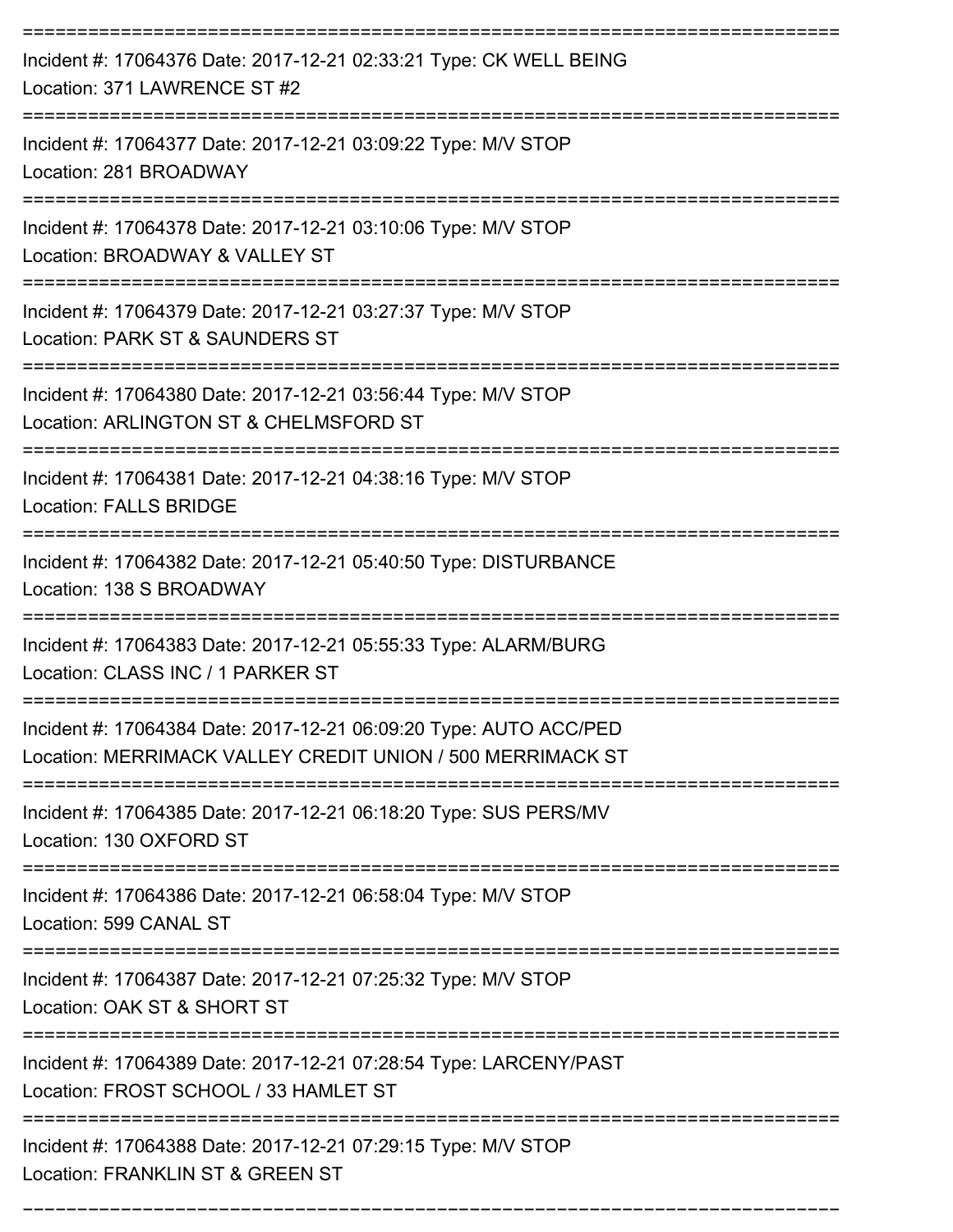| Incident #: 17064390 Date: 2017-12-21 07:41:11 Type: AUTO ACC/NO PI<br>Location: 319 HAMPSHIRE ST                                            |
|----------------------------------------------------------------------------------------------------------------------------------------------|
| Incident #: 17064391 Date: 2017-12-21 07:43:04 Type: PARK & WALK<br>Location: BROADWAY & HAVERHILL ST<br>=================================== |
| Incident #: 17064392 Date: 2017-12-21 07:51:43 Type: WARRANT SERVE<br>Location: 19 BROADWAY                                                  |
| Incident #: 17064393 Date: 2017-12-21 08:04:07 Type: DOMESTIC/PROG<br>Location: 229 JACKSON ST                                               |
| Incident #: 17064394 Date: 2017-12-21 08:22:22 Type: DOMESTIC/PAST<br>Location: 600 BROADWAY                                                 |
| Incident #: 17064395 Date: 2017-12-21 08:36:10 Type: ALARM/BURG<br>Location: PAYLESS / 700 ESSEX ST                                          |
| Incident #: 17064396 Date: 2017-12-21 08:39:12 Type: DISABLED MV<br>Location: MARSTON ST & PROSPECT ST                                       |
| Incident #: 17064397 Date: 2017-12-21 08:59:47 Type: LARCENY/PAST<br>Location: 129 WATER ST FL 1                                             |
| Incident #: 17064398 Date: 2017-12-21 09:30:43 Type: A&B PAST<br>Location: LAWRENCE HIGH SCHOOL / 70 N PARISH RD                             |
| Incident #: 17064399 Date: 2017-12-21 09:31:22 Type: STOL/MV/PAS<br>Location: 83 BOXFORD ST                                                  |
| Incident #: 17064400 Date: 2017-12-21 09:35:00 Type: M/V STOP<br>Location: HAMPSHIRE ST & METHUEN ST                                         |
| Incident #: 17064401 Date: 2017-12-21 09:35:11 Type: SEX OFFENDER<br>Location: 90 LOWELL ST                                                  |
| Incident #: 17064402 Date: 2017-12-21 09:51:33 Type: M/V STOP<br>Location: HAMPSHIRE ST & METHUEN ST                                         |
| Incident #: 17064403 Date: 2017-12-21 09:51:38 Type: TOW OF M/V<br>Location: TRIPOLI BAKERY INC / 106 COMMON ST                              |
|                                                                                                                                              |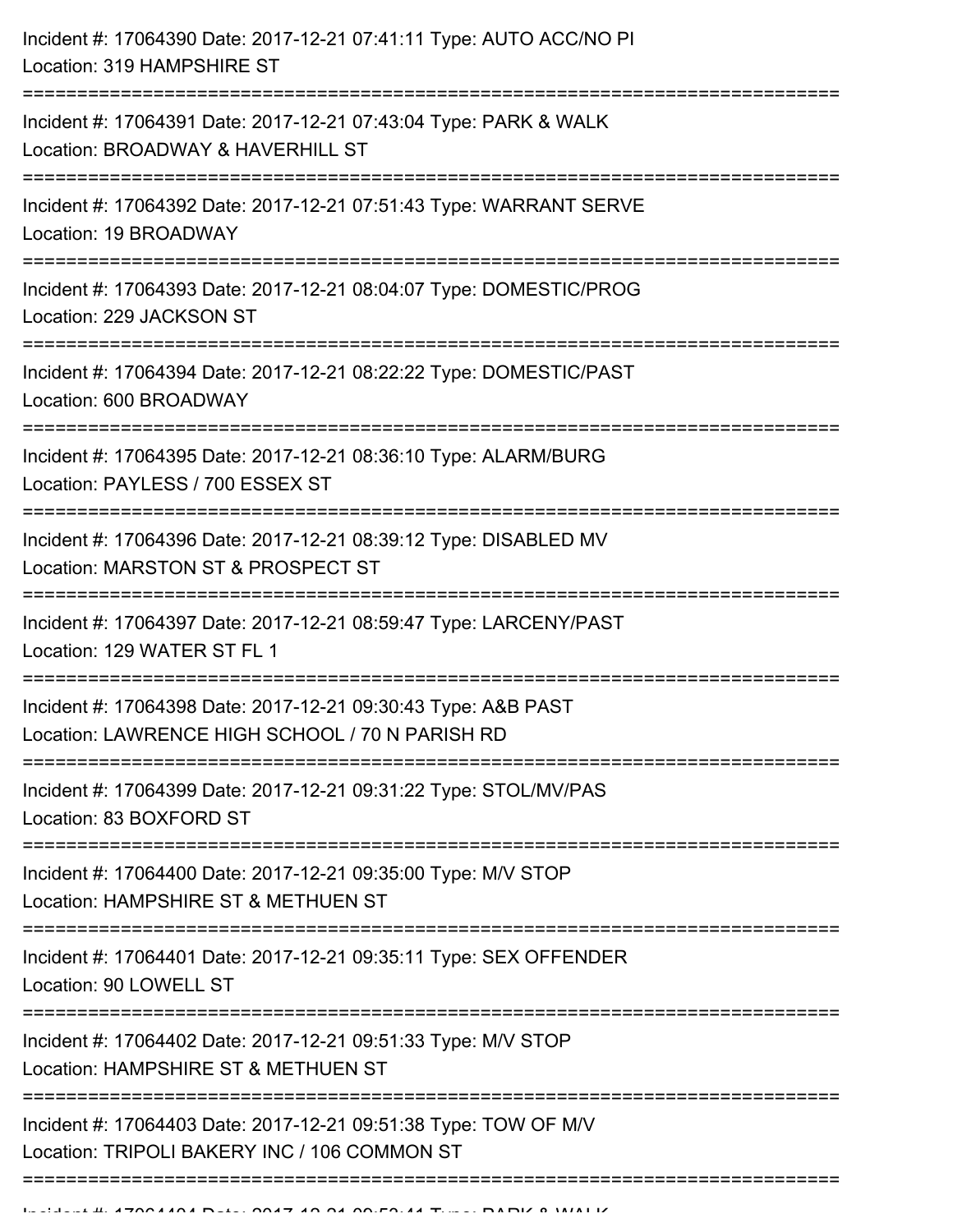| Location: BRADFORD ST & BROADWAY                                                                                                             |
|----------------------------------------------------------------------------------------------------------------------------------------------|
| Incident #: 17064405 Date: 2017-12-21 10:04:20 Type: M/V STOP<br>Location: BOXFORD ST & WINTHROP AV                                          |
| Incident #: 17064406 Date: 2017-12-21 10:07:11 Type: AUTO ACC/NO PI<br>Location: CROWN CORK + SEAL COMPANY / 155 SHEPARD ST<br>------------  |
| Incident #: 17064407 Date: 2017-12-21 10:10:28 Type: M/V STOP<br>Location: 55 MANN ST                                                        |
| Incident #: 17064408 Date: 2017-12-21 10:13:28 Type: WARRANT SERVE<br>Location: 320 S BROADWAY                                               |
| Incident #: 17064409 Date: 2017-12-21 10:23:10 Type: 209A/SERVE<br>Location: 306 HOWARD ST                                                   |
| Incident #: 17064410 Date: 2017-12-21 10:25:49 Type: 209A/SERVE<br>Location: 1 OAK ST                                                        |
| Incident #: 17064411 Date: 2017-12-21 10:35:51 Type: 209A/SERVE<br>Location: 192 GARDEN ST                                                   |
| Incident #: 17064412 Date: 2017-12-21 10:40:52 Type: M/V STOP<br>Location: S BROADWAY & SALEM ST                                             |
| =========================<br>==============<br>Incident #: 17064413 Date: 2017-12-21 10:43:48 Type: 209A/SERVE<br>Location: 539 HAVERHILL ST |
| Incident #: 17064414 Date: 2017-12-21 11:21:06 Type: DOMESTIC/PROG<br>Location: 39 HANCOCK ST                                                |
| Incident #: 17064415 Date: 2017-12-21 11:41:01 Type: KEEP PEACE<br>Location: 5A FARNHAM ST                                                   |
| Incident #: 17064416 Date: 2017-12-21 12:20:46 Type: M/V STOP<br>Location: 52 MEDFORD ST                                                     |
| Incident #: 17064417 Date: 2017-12-21 12:22:23 Type: WARRANT SERVE<br>Location: 37 FARNHAM ST                                                |
| Incident #: 17064418 Date: 2017-12-21 12:25:06 Type: MV/BLOCKING                                                                             |

Location: 106 ABBOTT ST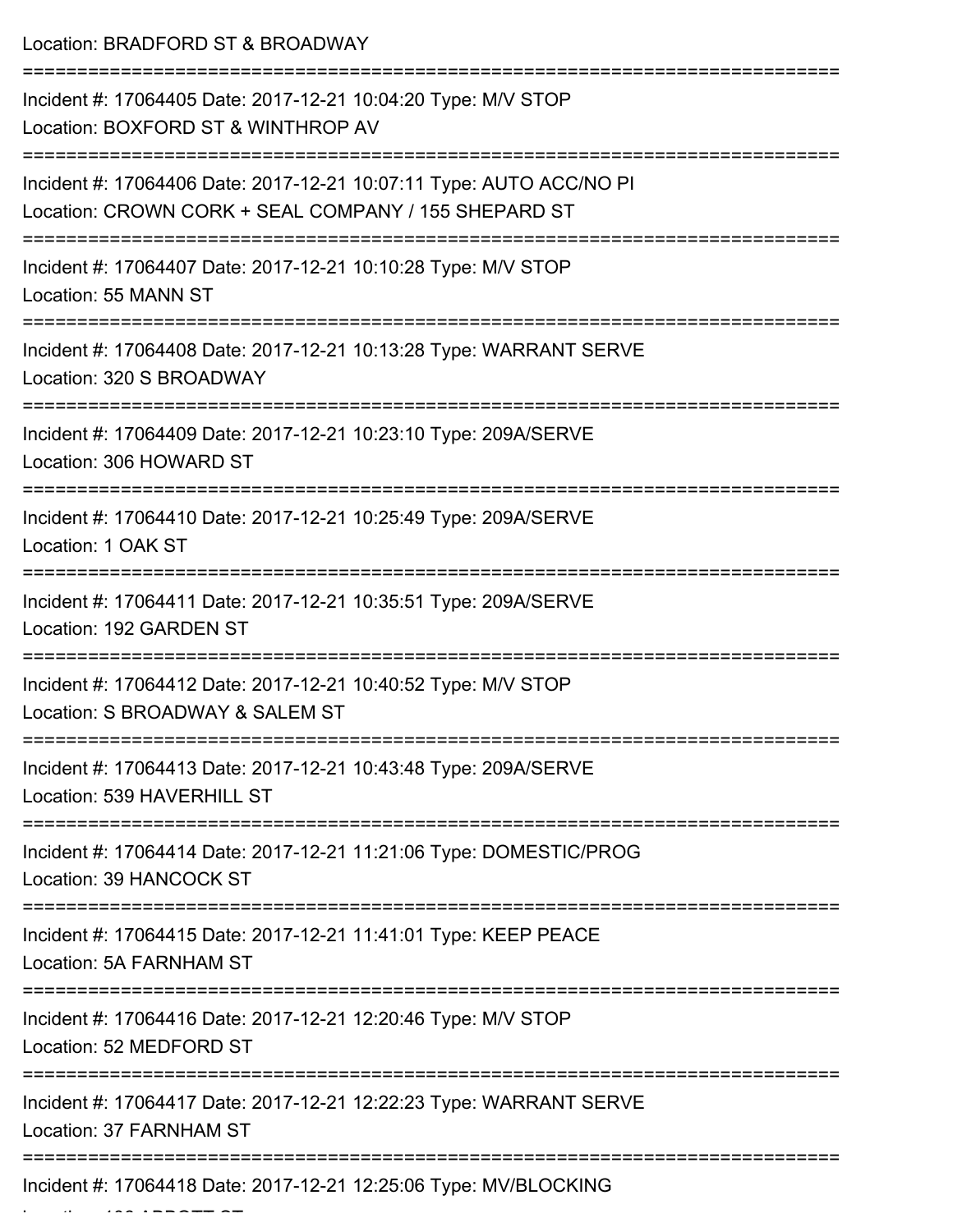| Incident #: 17064419 Date: 2017-12-21 12:31:05 Type: M/V STOP<br>Location: 20 MELROSE ST                                                                      |
|---------------------------------------------------------------------------------------------------------------------------------------------------------------|
| Incident #: 17064420 Date: 2017-12-21 12:33:20 Type: 209A/SERVE<br>Location: 37 FARNHAM ST                                                                    |
| Incident #: 17064421 Date: 2017-12-21 12:35:45 Type: M/V STOP<br>Location: ESSEX ST & FRANKLIN ST                                                             |
| Incident #: 17064422 Date: 2017-12-21 12:39:48 Type: M/V STOP<br>Location: BROADWAY & ESSEX ST                                                                |
| Incident #: 17064423 Date: 2017-12-21 12:41:12 Type: MEDIC SUPPORT<br>Location: 14 CROSBY ST #1                                                               |
| Incident #: 17064424 Date: 2017-12-21 12:47:29 Type: CK WELL BEING<br>Location: 268 BAILEY ST #3                                                              |
| Incident #: 17064425 Date: 2017-12-21 12:48:33 Type: M/V STOP<br>Location: 20 MELROSE ST                                                                      |
| Incident #: 17064426 Date: 2017-12-21 12:53:39 Type: 209A/SERVE<br>Location: 15 MERRIMACK VIEW CT                                                             |
| Incident #: 17064428 Date: 2017-12-21 12:57:08 Type: M/V STOP<br>Location: 2 MELROSE ST                                                                       |
| -------------------------------------<br>Incident #: 17064427 Date: 2017-12-21 12:57:33 Type: ALARM/BURG<br>Location: JILL HERBERT RESIDENCE / 7 BERESFORD ST |
| Incident #: 17064429 Date: 2017-12-21 13:02:43 Type: M/V STOP<br>Location: APPLETON ST & METHUEN ST                                                           |
| Incident #: 17064430 Date: 2017-12-21 13:06:05 Type: 209A/SERVE<br>Location: 57 CEDAR ST                                                                      |
| Incident #: 17064431 Date: 2017-12-21 13:10:59 Type: AUTO ACC/NO PI<br>Location: 26 SWAN ST                                                                   |
| Incident #: 17064432 Date: 2017-12-21 13:13:03 Type: 209A/SERVE<br>Location: 67 AVON ST                                                                       |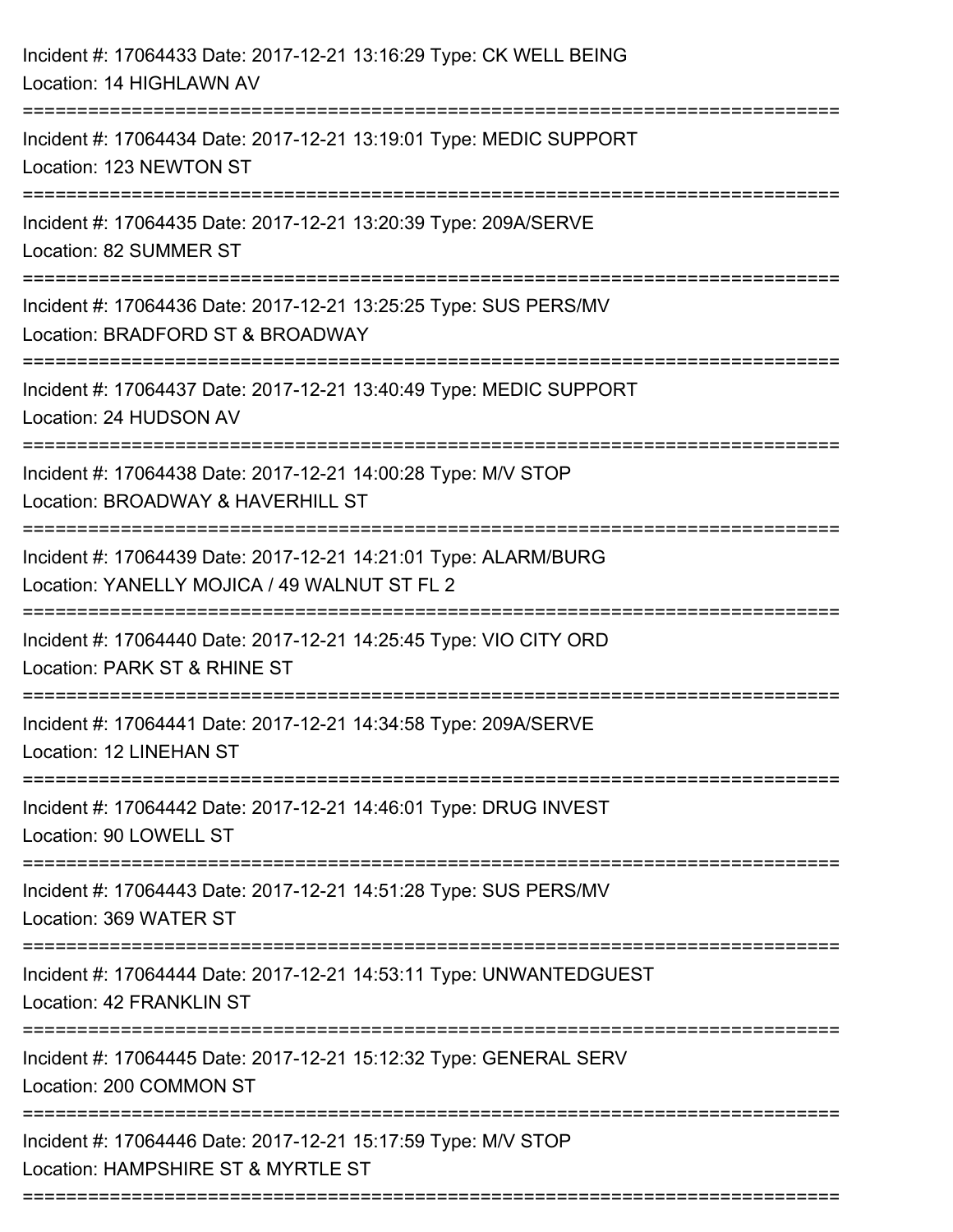| Incident #: 17064447 Date: 2017-12-21 15:25:09 Type: TOW/REPOSSED<br>Location: 1 HANCOCK ST               |
|-----------------------------------------------------------------------------------------------------------|
| Incident #: 17064448 Date: 2017-12-21 15:36:38 Type: M/V STOP<br><b>Location: WALNUT ST</b>               |
| Incident #: 17064449 Date: 2017-12-21 15:53:37 Type: M/V STOP<br>Location: BRADFORD ST & FRANKLIN ST      |
| Incident #: 17064450 Date: 2017-12-21 15:59:48 Type: ANIMAL COMPL<br>Location: 92 COOLIDGE ST FL 1        |
| Incident #: 17064451 Date: 2017-12-21 16:16:06 Type: SUS PERS/MV<br>Location: 86 S BROADWAY               |
| Incident #: 17064452 Date: 2017-12-21 16:17:48 Type: FIRE<br>Location: 4 UNION ST                         |
| Incident #: 17064453 Date: 2017-12-21 16:18:29 Type: M/V STOP<br>Location: JOSEPHINE AV                   |
| Incident #: 17064454 Date: 2017-12-21 16:20:45 Type: AUTO ACC/UNK PI<br>Location: ESSEX ST & WINTER ST    |
| Incident #: 17064455 Date: 2017-12-21 16:33:33 Type: INVEST CONT<br>Location: 35 E HAVERHILL ST           |
| Incident #: 17064456 Date: 2017-12-21 16:43:50 Type: AUTO ACC/NO PI<br>Location: E HAVERHILL ST & HIGH ST |
| Incident #: 17064457 Date: 2017-12-21 17:08:11 Type: SEX OFF. PAST<br>Location: 108 AMES ST #2            |
| Incident #: 17064458 Date: 2017-12-21 17:15:44 Type: M/V STOP<br>Location: MARKET ST & S UNION ST         |
| Incident #: 17064459 Date: 2017-12-21 17:35:31 Type: INVEST CONT<br>Location: 647 ESSEX ST #13 FL BLDG 8  |
| Incident #: 17064461 Date: 2017-12-21 17:36:56 Type: LIC PLATE STO<br>Location: 31 TRINITY ST             |
|                                                                                                           |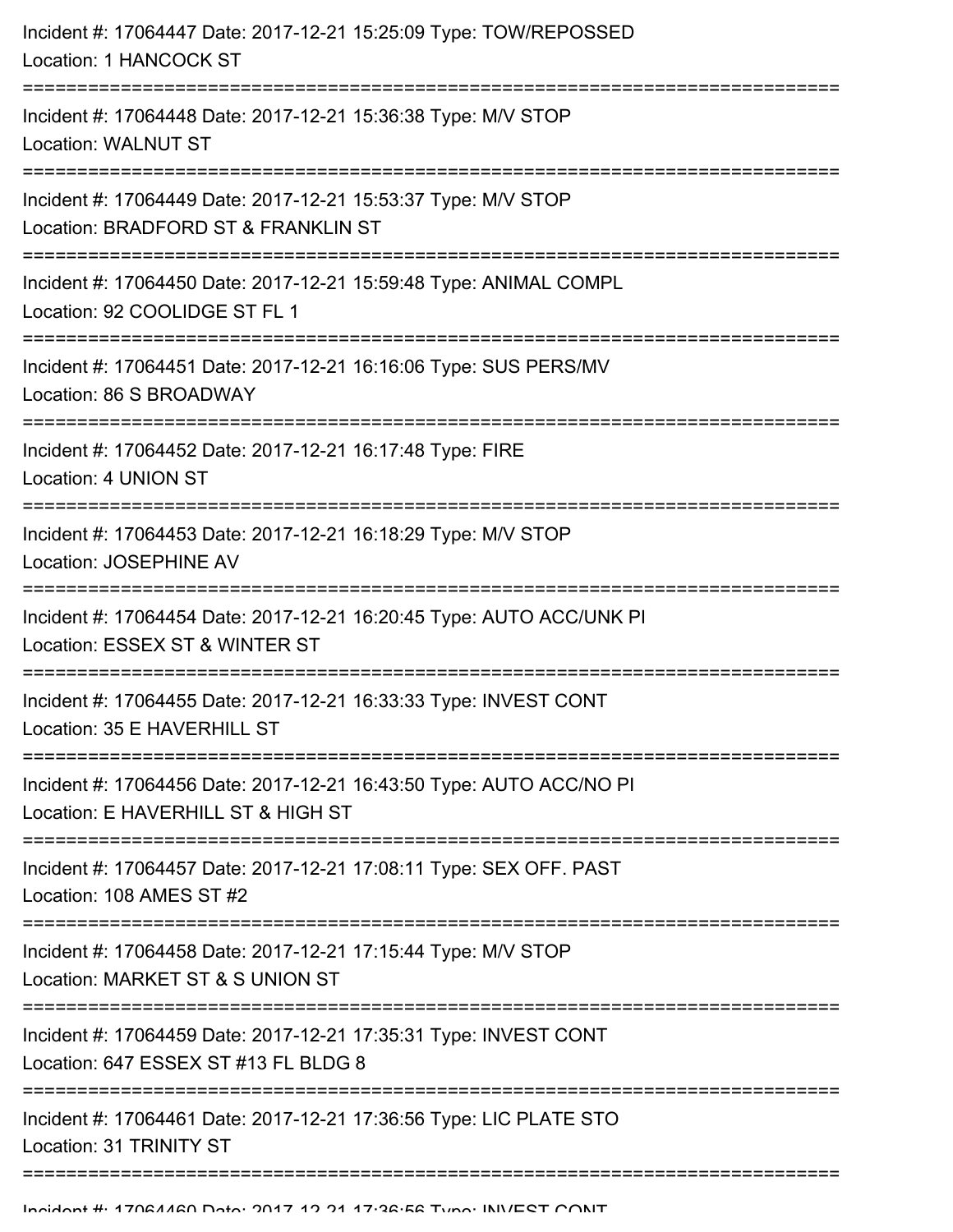Location: 108 AMES ST FL 2

| Incident #: 17064462 Date: 2017-12-21 17:42:14 Type: M/V STOP<br>Location: ESSEX ST & JACKSON ST                    |
|---------------------------------------------------------------------------------------------------------------------|
| Incident #: 17064463 Date: 2017-12-21 17:50:51 Type: SUS PERS/MV<br>Location: 126 HANCOCK ST                        |
| Incident #: 17064464 Date: 2017-12-21 18:00:15 Type: DISABLED MV<br>Location: BROADWAY & WATER ST                   |
| Incident #: 17064465 Date: 2017-12-21 18:18:41 Type: MAL DAMAGE<br>Location: 2 MUSEUM SQ                            |
| Incident #: 17064466 Date: 2017-12-21 18:22:40 Type: AUTO ACC/NO PI<br>Location: BIRCHWOOD RD & LAWRENCE ST         |
| Incident #: 17064467 Date: 2017-12-21 18:28:15 Type: CK WELL BEING<br>Location: 683 ESSEX ST #219                   |
| Incident #: 17064468 Date: 2017-12-21 18:33:29 Type: LARCENY/PAST<br>Location: WALK IN WALK IN / 89 STEARNS AV FL 2 |
| Incident #: 17064469 Date: 2017-12-21 18:36:47 Type: M/V STOP<br>Location: CAMBRIDGE ST & WINTHROP AV               |
| Incident #: 17064470 Date: 2017-12-21 18:37:30 Type: MEDIC SUPPORT<br>Location: 31A WOODLAND ST FL 3                |
| Incident #: 17064471 Date: 2017-12-21 18:37:56 Type: M/V STOP<br>Location: 598 ESSEX ST                             |
| Incident #: 17064472 Date: 2017-12-21 18:42:58 Type: DRUG VIO<br>Location: 2 NIGHTINGALE CT                         |
| Incident #: 17064473 Date: 2017-12-21 18:58:31 Type: 911 HANG UP<br>Location: 50 ISLAND ST #416                     |
| Incident #: 17064474 Date: 2017-12-21 18:59:37 Type: 209A/SERVE<br>Location: 12 LINEHAN ST                          |
| Incident #: 17064475 Date: 2017-12-21 19:02:12 Type: M/V STOP                                                       |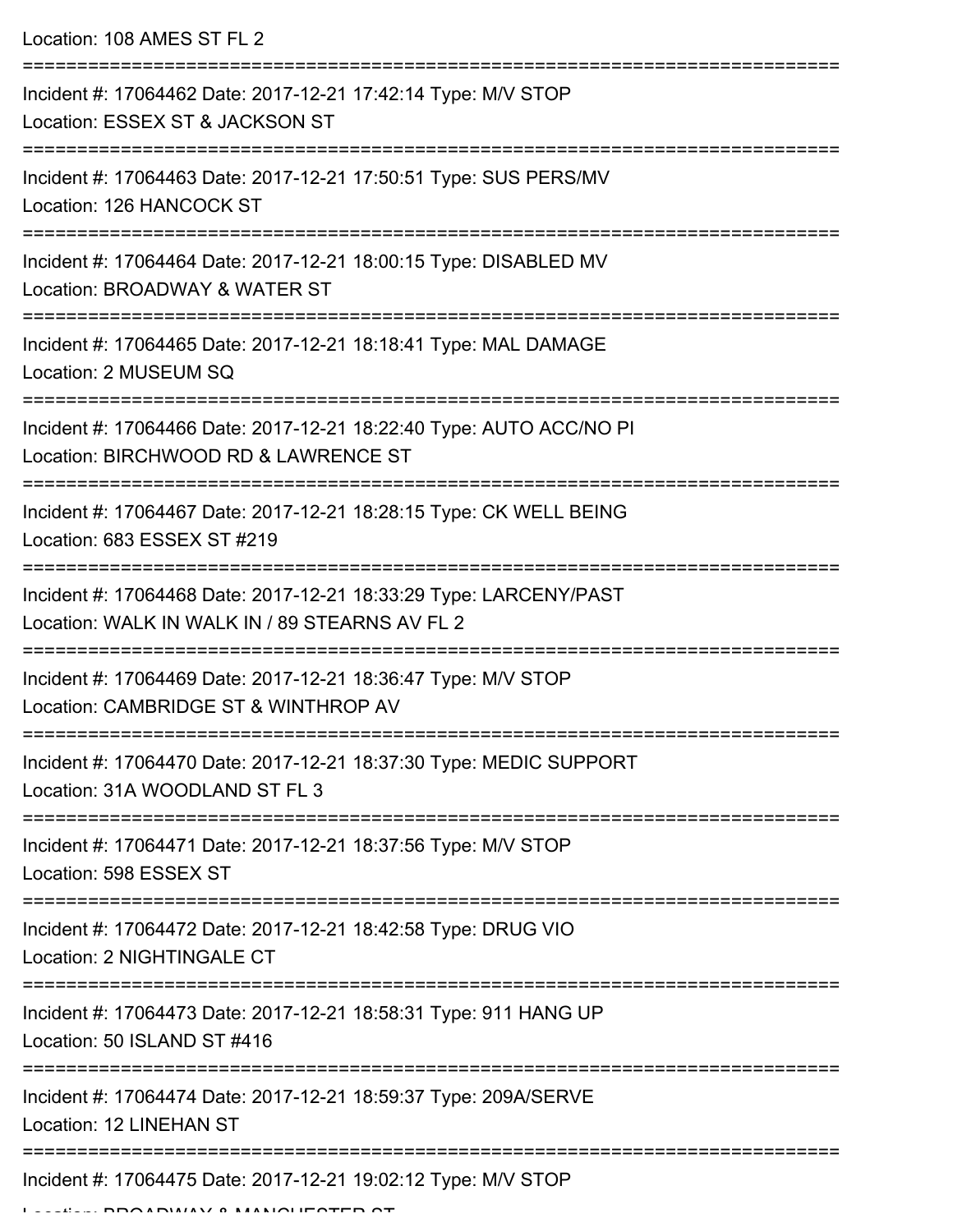| Incident #: 17064477 Date: 2017-12-21 19:04:57 Type: M/V STOP<br>Location: BERNARD AV & HANCOCK ST                        |
|---------------------------------------------------------------------------------------------------------------------------|
| Incident #: 17064476 Date: 2017-12-21 19:05:33 Type: ALARM/BURG<br>Location: CAPPOLA RESIDENCE/ 9786821405 / 10 NORRIS ST |
| Incident #: 17064478 Date: 2017-12-21 19:09:07 Type: MV/BLOCKING<br>Location: 18 ORCHARD ST<br>=========================  |
| Incident #: 17064479 Date: 2017-12-21 19:12:21 Type: M/V STOP<br>Location: BROADWAY LIQUORS / 434 BROADWAY                |
| Incident #: 17064481 Date: 2017-12-21 19:14:23 Type: CHILD ABUSE<br>Location: 52 JUNIPER ST FL 2                          |
| Incident #: 17064480 Date: 2017-12-21 19:18:29 Type: ALARM/BURG<br>Location: VON KAMECK / 84 WALNUT ST                    |
| Incident #: 17064482 Date: 2017-12-21 19:20:20 Type: SUS PERS/MV<br>Location: 70 KNOX ST                                  |
| Incident #: 17064483 Date: 2017-12-21 19:21:49 Type: M/V STOP<br>Location: 69 CAMBRIDGE ST                                |
| Incident #: 17064485 Date: 2017-12-21 19:23:50 Type: MISSING PERS<br>Location: 153 FARNHAM ST FL 2                        |
| ---------------------------<br>Incident #: 17064484 Date: 2017-12-21 19:26:29 Type: DISTURBANCE<br>Location: 75 PEARL ST  |
| Incident #: 17064486 Date: 2017-12-21 19:31:08 Type: M/V STOP<br>Location: HAMPSHIRE ST & LEBANON ST                      |
| Incident #: 17064487 Date: 2017-12-21 19:55:26 Type: VIO CITY ORD<br>Location: 488 HAVERHILL ST                           |
| Incident #: 17064488 Date: 2017-12-21 19:59:04 Type: NOTIFICATION<br>Location: 377 HAMPSHIRE ST                           |
| Incident #: 17064489 Date: 2017-12-21 20:05:47 Type: NEIGHBOR PROB<br>Location: 133 MARGIN ST                             |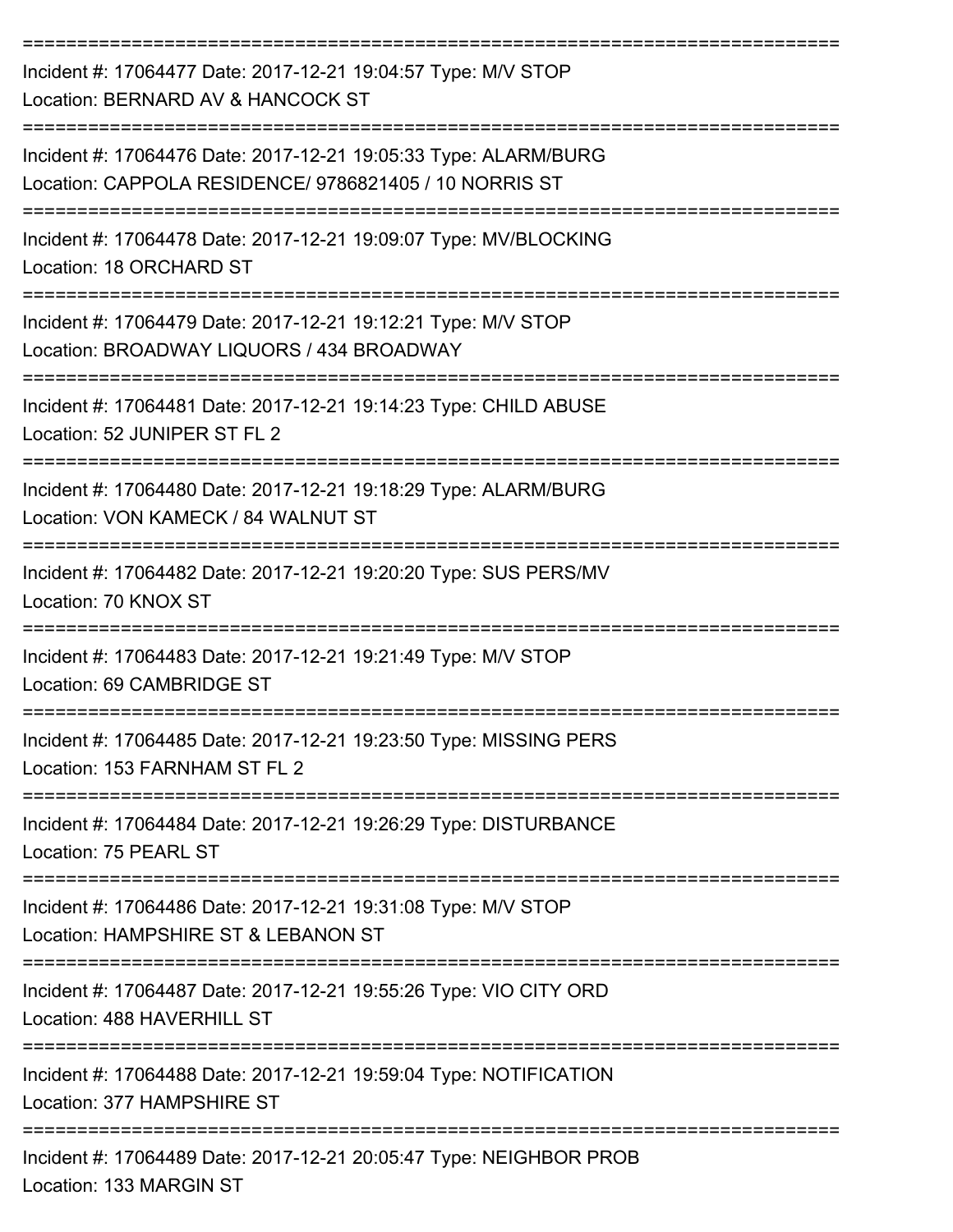| Incident #: 17064490 Date: 2017-12-21 20:08:20 Type: DRUG VIO<br>Location: 2 NIGHTINGALE CT                            |
|------------------------------------------------------------------------------------------------------------------------|
| Incident #: 17064491 Date: 2017-12-21 20:09:35 Type: M/V STOP<br>Location: HAMPSHIRE ST & HAVERHILL ST                 |
| Incident #: 17064492 Date: 2017-12-21 20:22:51 Type: MV/BLOCKING<br>Location: 30 ROWE ST                               |
| Incident #: 17064493 Date: 2017-12-21 20:42:17 Type: MEDIC SUPPORT<br>Location: 268 BAILEY ST FL 3                     |
| Incident #: 17064494 Date: 2017-12-21 20:42:29 Type: GENERAL SERV<br>Location: 48 TOWER HILL ST                        |
| Incident #: 17064495 Date: 2017-12-21 20:43:44 Type: DISTURBANCE<br>Location: 125 GARDEN ST                            |
| Incident #: 17064496 Date: 2017-12-21 21:06:39 Type: LOUD NOISE<br>Location: 40 CHESTNUT ST FL 1<br>------------------ |
| Incident #: 17064497 Date: 2017-12-21 21:07:45 Type: M/V STOP<br>Location: HAVERHILL ST & LAWRENCE ST                  |
| Incident #: 17064498 Date: 2017-12-21 21:10:40 Type: HIT & RUN M/V<br>Location: WALK IN WALK IN / 55 CEDAR ST          |
| Incident #: 17064499 Date: 2017-12-21 21:49:58 Type: LOUD NOISE<br>Location: 7 CHERRY ST                               |
| Incident #: 17064500 Date: 2017-12-21 21:50:07 Type: MEDIC SUPPORT<br>Location: 203 PARK ST                            |
| Incident #: 17064501 Date: 2017-12-21 21:56:23 Type: LOUD NOISE<br>Location: 333 HOWARD ST FL 2                        |
| Incident #: 17064502 Date: 2017-12-21 22:08:54 Type: GUN CALL<br>Location: 258 SALEM ST #3                             |
| Incident #: 17064503 Date: 2017-12-21 22:14:15 Type: M/V STOP<br>Location: 274 E HAVERHILL ST                          |
|                                                                                                                        |